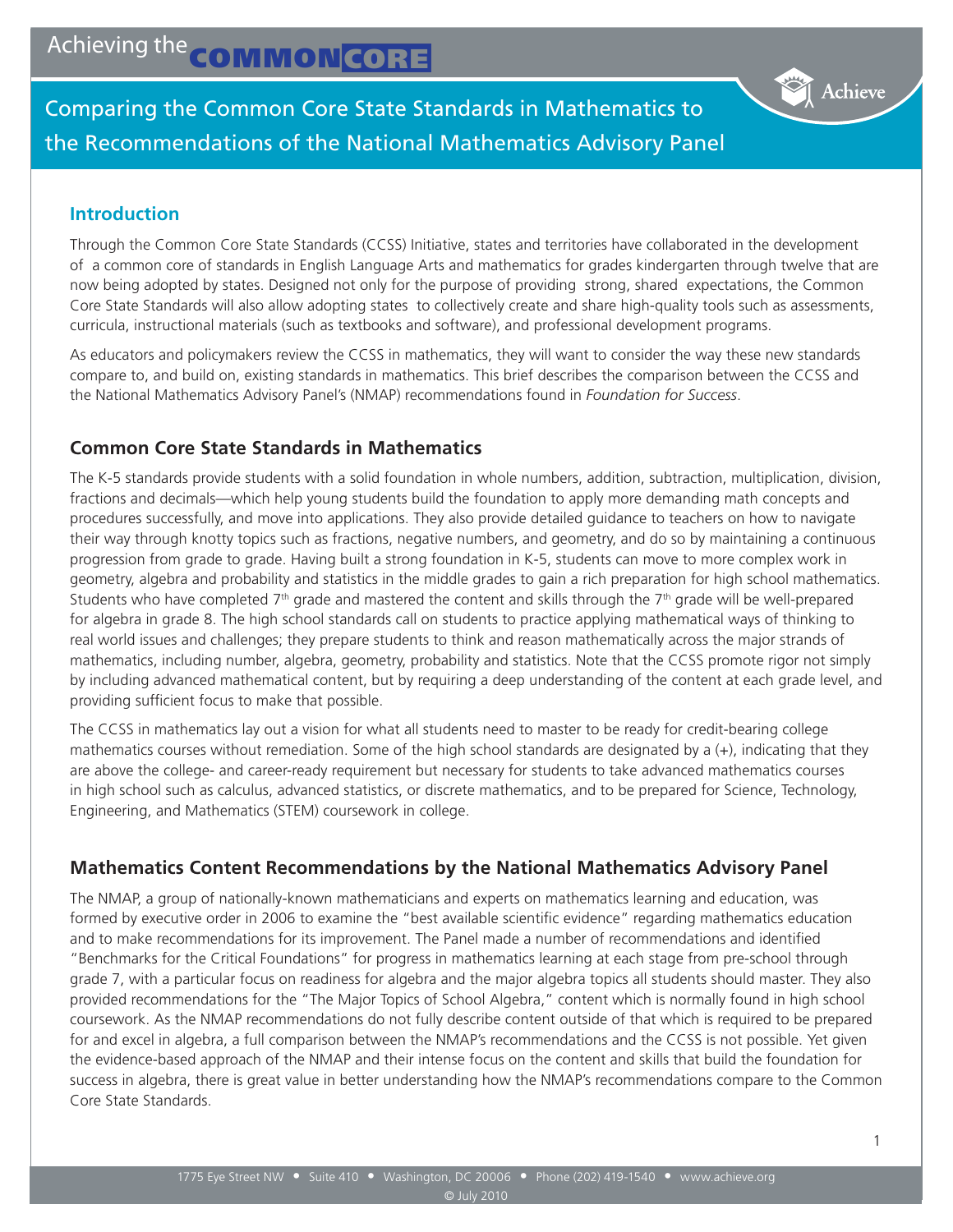

Achieve has analyzed the CCSS and NMAP's recommendations to determine how they compare in terms of **rigor, coherence, and focus**. **Rigor** refers to the degree that sets of standards address key content that prepares students for success beyond high school. **Coherence** refers to whether the standards reflect a meaningful structure, revealing significant relationships among topics and suggest a logical progression of content and skills over the years. **Focus** refers to whether the standards suggest an appropriate balance in conceptual understanding, procedural skill, and problem solving with an emphasis on application and modeling; they should be teachable within a school year (or across four years of high school), and key ideas in a given grade or topic area should be clear. Standards that are rigorous, coherent, and focused provide better guidance to educators, students, and parents about desired learning outcomes than those that are not. Expert mathematics content analysts conducted a side-by-side comparison of the CCSS to the NMAP's recommendations, looking particularly at the inclusion and treatment of mathematics topics at each grade level. This brief describes their findings.

# **Major Findings**

The CCSS and the NMAP's recommendations describe similar levels of rigor. Minor differences appear between the two documents in terms of when content is expected to be mastered.

The CCSS are more coherent and focused than the NMAP's recommendations. The CCSS emphasize similar content, but provide clearer and more precise content expectations at each grade level and progressions of learning across the grades.

# **Detailed Findings**

# *Rigor*

Achieve's analysis indicates that overall the documents are similarly rigorous, and describe substantially similar bodies of knowledge, though there are some noteworthy differences between the CCSS and the NMAP's recommendations.



M

**Elementary grades:** In general, the CCSS and the NMAP recommend programs of comparable rigor through grade 4. Both expect students at the end of that grade to be able to add and subtract with whole numbers, and to understand place value and the meaning and uses of fractions. As a result, both documents lay out a similar foundation in the early grades.

**Middle grades:** There are also substantial similarities in the middle grades. Both expect students at the end of grade 8 to be proficient in all operations involving positive and negative integers, fractions, and decimals. They both also address the need for students to be able to solve problems involving percentages, ratios, and rates, as well as proportionality. The CCSS and NMAP also treat geometry and measurement in very similar ways, both expecting students to be able to analyze the properties of and solve problems involving a variety of shapes. While the CCSS more fully describe this content, both documents require the mastery of content needed for advanced mathematics in high school. A few differences exist as well, primarily in regards to sequencing. Some NMAP recommendations are aimed at earlier grades, but in most cases the difference is only one year from what the CCSS require. For example, the NMAP recommendations introduce the relationship between similar triangles and the slope of a line by the end of grade 7; the CCSS include this material in benchmarks for grade 8, along with complementary expectations about lines. By introducing this critical content at the same time, the CCSS create an environment where the content is mutually reinforcing and will likely lead to a deeper understanding of lines and linear equations on the part of students.

Achieve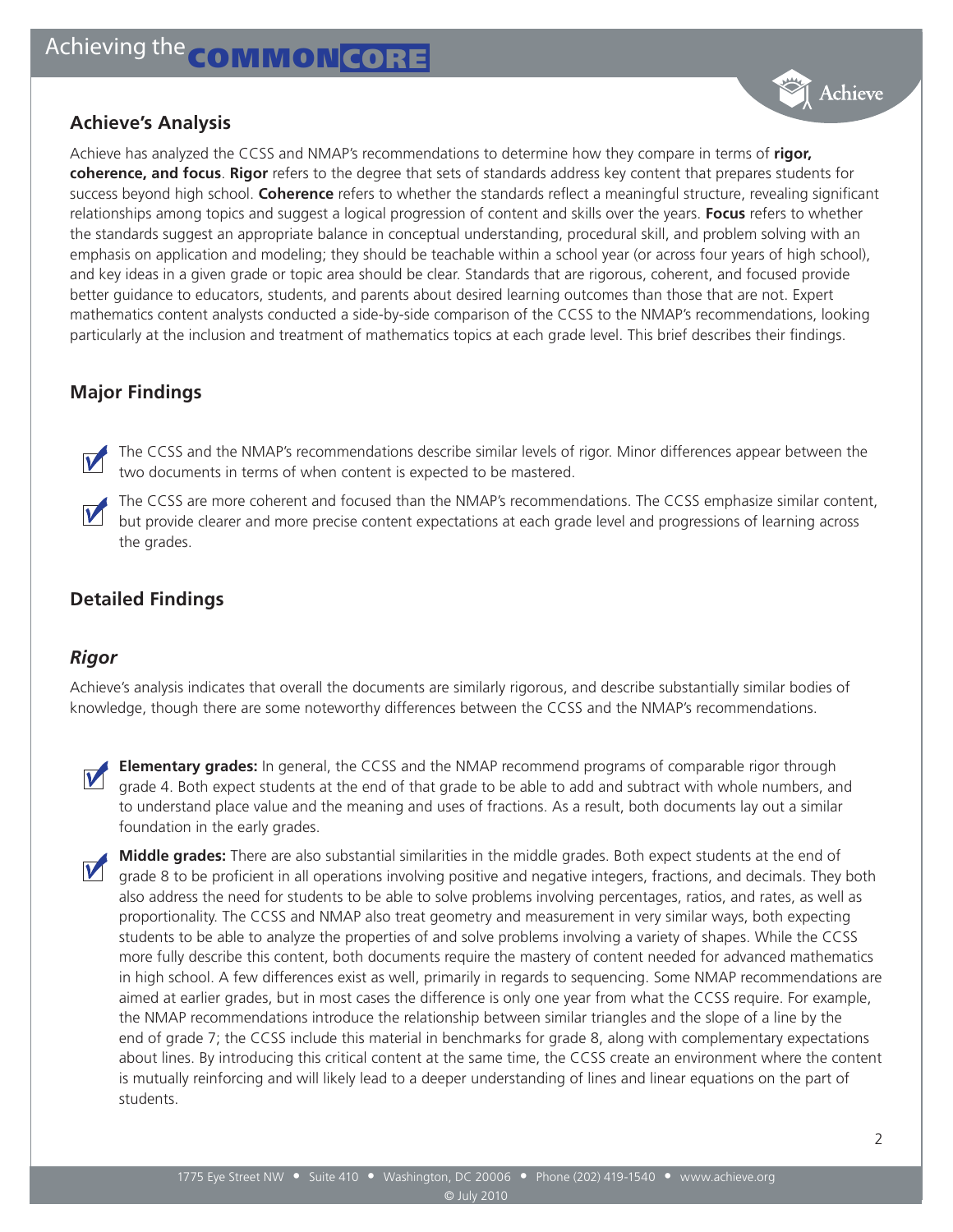**High school:** The comparison between those CCSS's required of all students to be college-and career-ready and the NMAP recommendations for algebra shows significant similarity. Both require students to work with symbols and expression linear equations; quadratic equations; and a variety of functions including linear, quadratic, exponential, and trigonometric functions. As a result, by the time students have mastered the knowledge and skills necessary for success in entry-level, credit-bearing courses and 21<sup>st</sup> century careers in the CCSS, they will also have addressed the vast majority of content found in the NMAP's recommendations. Although the CCSS and the NMAP recommendations include largely the same algebra-related content, the CCSS treat some of the content as expectations only for students intending to pursue further study of mathematics and science, while the NMAP considers all its recommended algebra content to be essential for all students. Even so, the NMAP recommendations include only two topics, permutations and combinations and the Fundamental Theorem of Algebra, for all students, which the CCSS designate with a (+).

In short, the CCSS and the NMAP recommendations are very well aligned. The few differences between the CCSS and the NMAP recommendations for grades K-7 relate to the time at which students are expected to master particular content. Most importantly, though, nearly all of the K-7 NMAP recommendations are included in the K-7 progression of the CCSS.

#### *Coherence and Focus*

The NMAP's recommendations for grades K-7 emphasize the concepts and skills that are the foundation for success in algebra: number, geometry, and measurement. The CCSS also treat preparation for algebra as a critical goal for K-7 mathematics, and describe a very similar development of content for those grades. With respect to the Panel's recommendations for high school, Achieve found that the CCSS include the majority of the goals for algebra itself in their expectations for all students' high school mathematics learning. As such, policymakers can be assured that students who complete the content progressions in the CCSS will have increased their mathematical content knowledge in a fashion similar to the progression recommended by the NMAP.

There are a few specific differences between the two documents that result in the CCSS providing greater utility to teachers.

The CCSS explicitly describe the skills students are expected to know and concepts they are expected to understand for each grade level and usually establish links between understanding and skills. The NMAP recommendations focus on outlining the content that is necessary preparation for algebra and in the study of algebra content itself by the end of certain grade levels. Thus, the CCSS provide more specific guidance to educators in terms of grade-by-grade instruction.

The CCSS more completely describe the content students should learn across all domains of mathematics. As a result of its purposes, the NMAP recommendations do not fully describe content outside of that which is required for algebra, thus it is of little use when considering the breadth of mathematics content students must learn to be college- and career-ready such as geometry, probability and statistics, and modeling. The CCSS, however, clearly describe the expectations across all of these critical areas of learning, making it a more useful document to educators.

The CCSS describe content progressions across grades as well as the expectations themselves in each grade. In contrast, and as a direct result of its design, the NMAP recommendations describe content to be mastered by the ends of key grades, such as "By the end of Grade 3, students should be proficient with the addition and subtraction of whole numbers." As a result, progressions are not as clear as they are in the CCSS. By organizing content in strands that span several grades at a time, the CCSS more clearly describe how content is developed over time.

In short, while the CCSS and the NMAP recommendations share some traits of coherence and focus, the CCSS provide more precise and clear progressions, more complete descriptions of content across the discipline, and identify content students should learn at each grade, thereby providing greater support to teachers and students alike.

Achieve